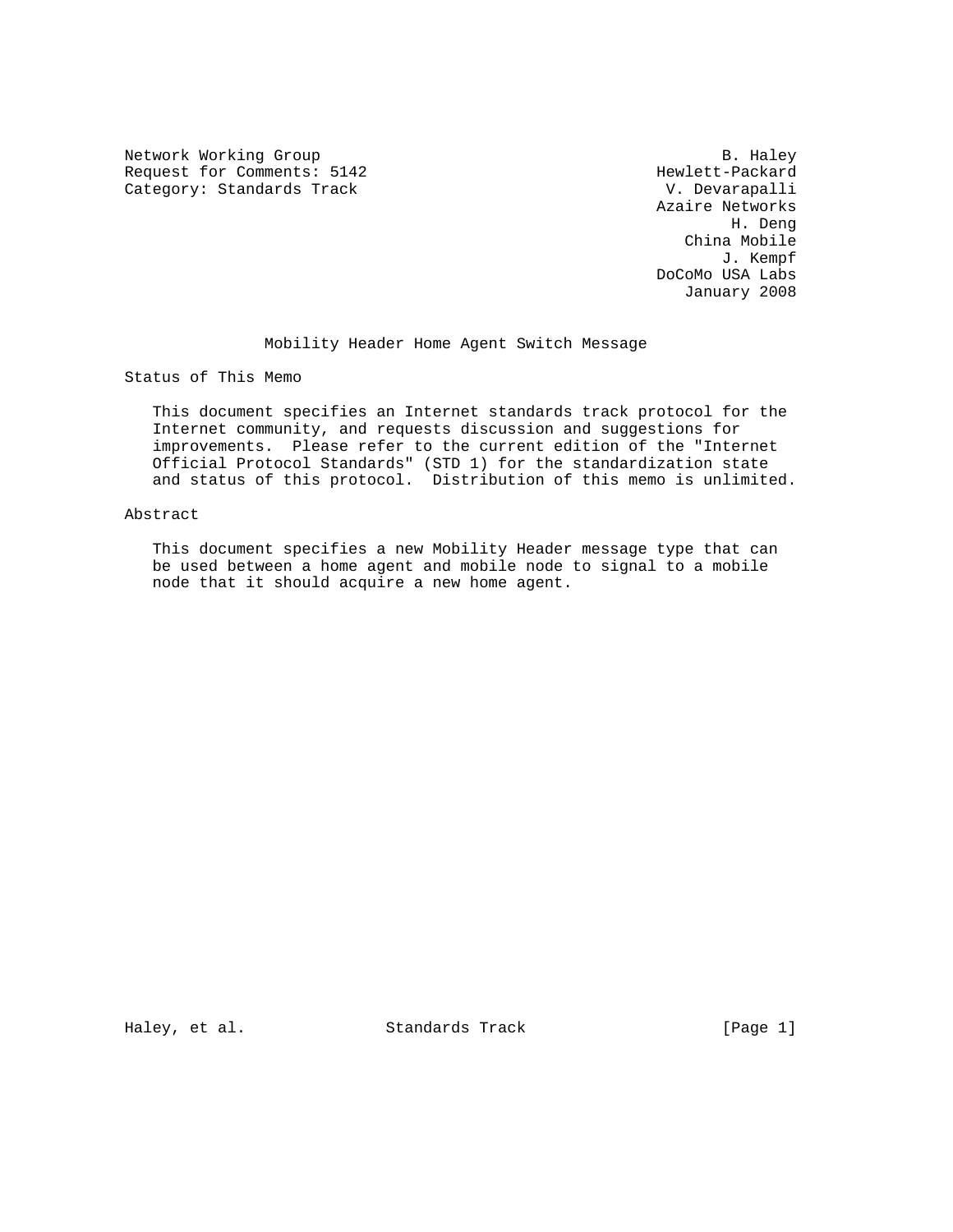# Table of Contents

| 2.             |                                              |
|----------------|----------------------------------------------|
|                |                                              |
|                |                                              |
|                |                                              |
|                |                                              |
|                |                                              |
|                |                                              |
|                |                                              |
|                |                                              |
|                |                                              |
|                |                                              |
|                |                                              |
|                |                                              |
|                | 6.1. Receiving Home Agent Switch Messages  8 |
|                |                                              |
|                |                                              |
| 8 <sub>1</sub> |                                              |
| 9              |                                              |
|                |                                              |
|                |                                              |
|                |                                              |
|                |                                              |
|                |                                              |

## 1. Introduction

 RFC 3775 [RFC3775] contains no provision to allow a home agent to inform a mobile node that it needs to stop acting as the home agent for the mobile node. For example, a home agent may wish to handoff some of its mobile nodes to another home agent because it has become overloaded or it is going offline.

 This protocol describes a signaling message, called the Home Agent Switch message, that can be used to send a handoff notification between a home agent and mobile node.

 The Home Agent Switch message does not attempt to solve all general problems related to changing the home agent of a mobile node. In particular, this protocol does not attempt to solve:

 o The case where the Home Address of a mobile node must change in order to switch to a new home agent. This operation should be avoided using this message.

Haley, et al. Standards Track [Page 2]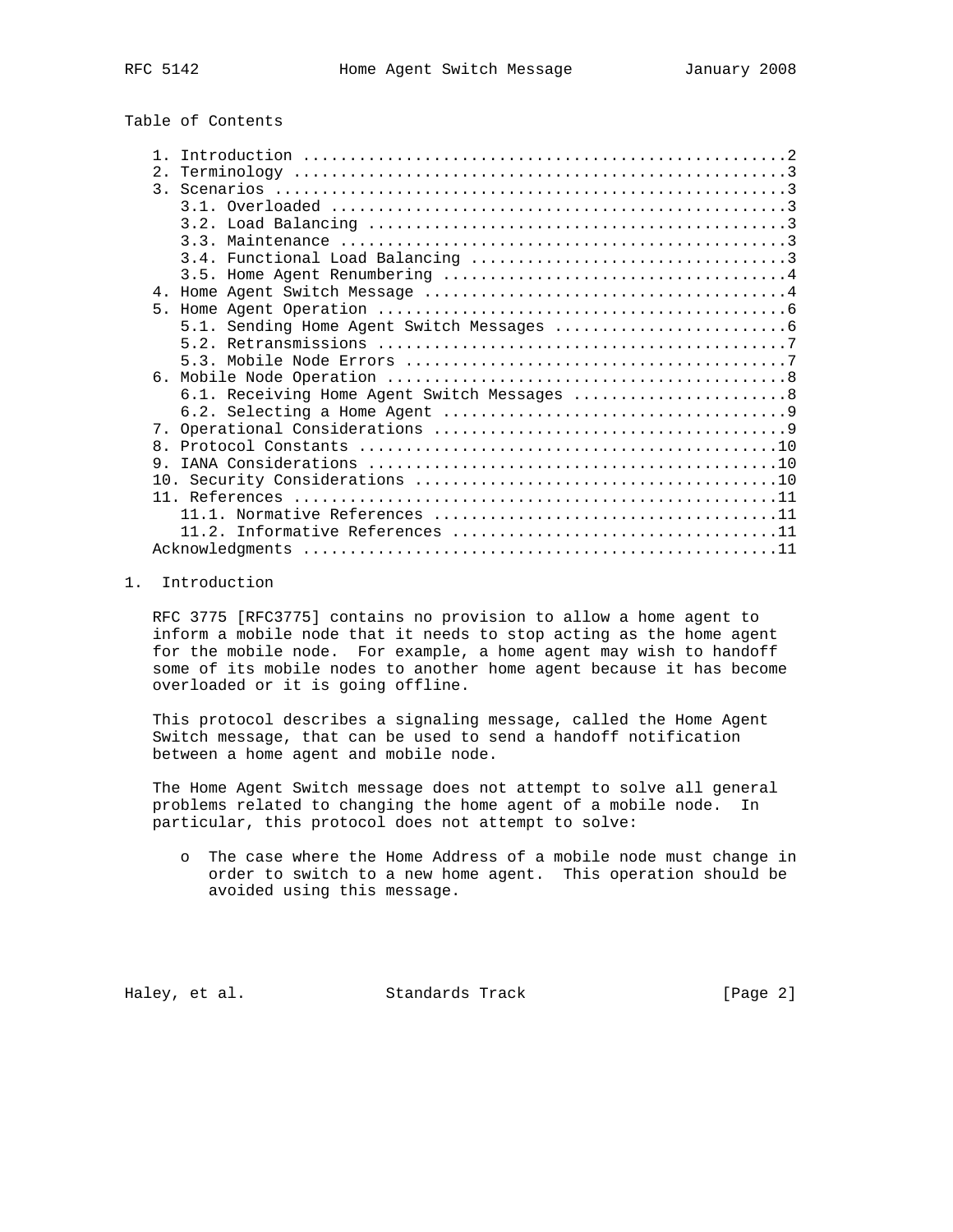- o Determining when a home agent should actively move mobile nodes to another home agent. This decision should be made by a backend protocol, for example, as described in [hareliability].
- 2. Terminology

 The key words "MUST", "MUST NOT", "REQUIRED", "SHALL", "SHALL NOT", "SHOULD", "SHOULD NOT", "RECOMMENDED", "MAY", and "OPTIONAL" in this document are to be interpreted as described in RFC 2119 [RFC2119].

3. Scenarios

 Here are some example scenarios where a home agent signaling message would be useful.

3.1. Overloaded

 There are a number of reasons a home agent might be considered overloaded. One might be that it is at, or near, its limit on the number of home bindings it is willing to accept. Another is that it has reached a pre-determined level of system resource usage - memory, cpu cycles, etc. In either case, it would be desirable for a home agent to reduce the number of home bindings before a failure occurs.

3.2. Load Balancing

 A home agent might know of other home agents that are not as heavily loaded as itself, learned through some other mechanism outside the scope of this document. An operator may wish to try and balance this load so that a failure would disrupt a smaller percentage of mobile nodes.

3.3. Maintenance

 Most operators do periodic maintenance in order to maintain reliability. If a home agent is being shutdown for maintenance, it would be desirable to inform mobile nodes so they do not lose mobility service.

#### 3.4. Functional Load Balancing

 A Mobile IPv6 home agent provides mobile nodes with two basic services. It acts as a rendezvous server where correspondent nodes can find the current care-of address for the mobile node, and as an overlay router to tunnel traffic to/from the mobile node at its current care-of address.

Haley, et al. Standards Track [Page 3]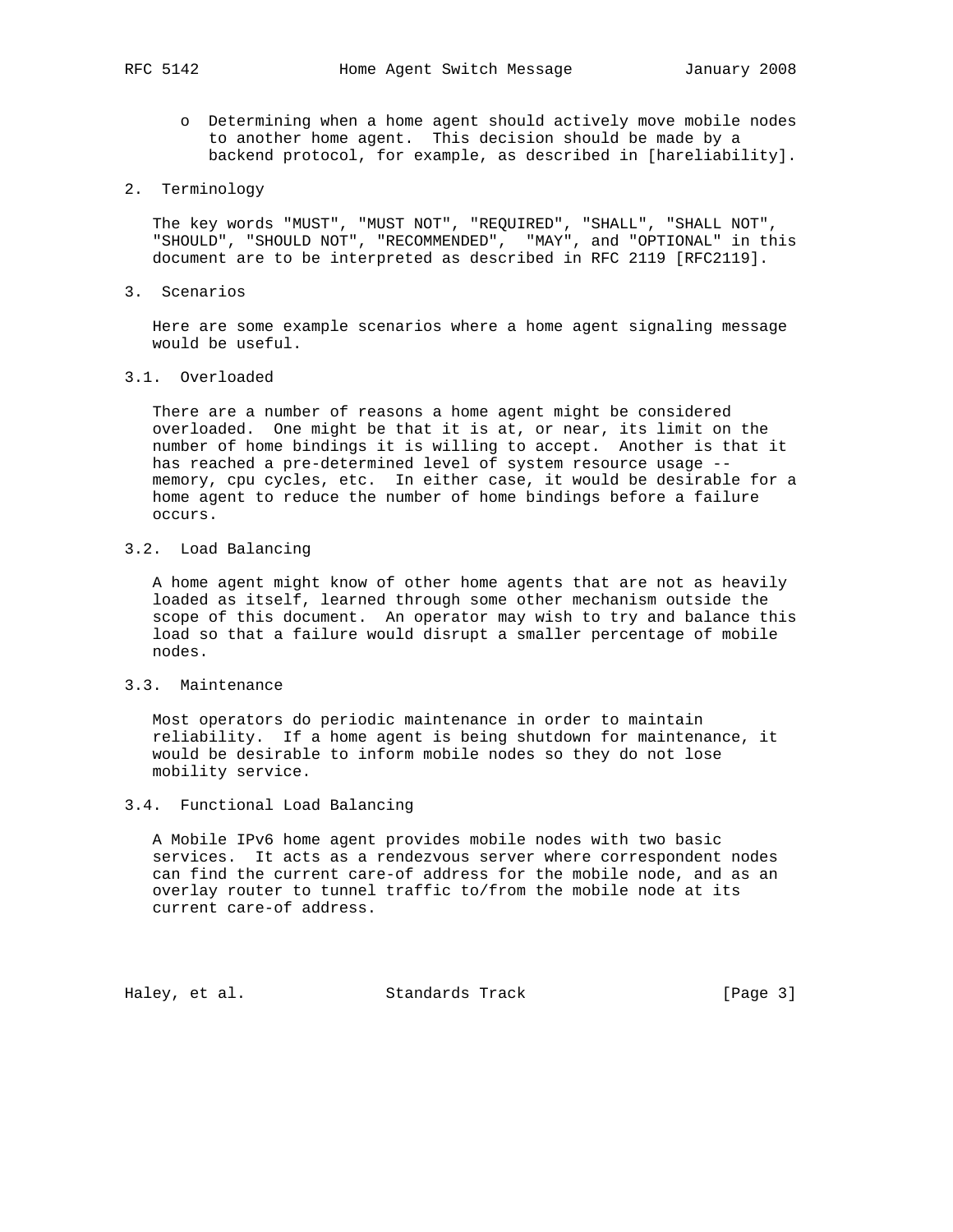A mobility service provider could have two sets of home agents to handle the two functions. The rendezvous function could be handled by a machine specialized for high-speed transaction processing, while the overlay router function could be handled by a machine with high data throughput.

 A mobile node would start on the rendezvous server home agent and stay there if it does route optimization. However, if the original home agent detects that the mobile node is not doing route optimization, but instead reverse-tunneling traffic, it could redirect the mobile node to a home agent with better data throughput.

3.5. Home Agent Renumbering

 Periodically, a mobility service provider may want to shut-down home agent services at a set of IPv6 addresses and bring service back up at a new set of addresses. Note that this may not involve anything as complex as IPv6 network renumbering [RFC4192]; it may just involve changing the addresses of the home agents. With a signaling message, the service provider could inform mobile nodes to look for a new home agent.

4. Home Agent Switch Message

 The Home Agent Switch message is used by the home agent to signal to the mobile node that it needs to stop acting as the home agent for the mobile node, and that it should acquire a new home agent. Home Agent Switch messages are sent as described in Section 5.

 The message described below follows the Mobility Header format specified in Section 6.1 of [RFC3775]:

 +-+-+-+-+-+-+-+-+-+-+-+-+-+-+-+-+-+-+-+-+-+-+-+-+-+-+-+-+-+-+-+-+ | Payload Proto | Header Len | MH Type | Reserved | +-+-+-+-+-+-+-+-+-+-+-+-+-+-+-+-+-+-+-+-+-+-+-+-+-+-+-+-+-+-+-+-+ Checksum +-+-+-+-+-+-+-+-+-+-+-+-+-+-+-+-+ | | | . . Message Data . . | | +-+-+-+-+-+-+-+-+-+-+-+-+-+-+-+-+-+-+-+-+-+-+-+-+-+-+-+-+-+-+-+-+

Haley, et al. Standards Track [Page 4]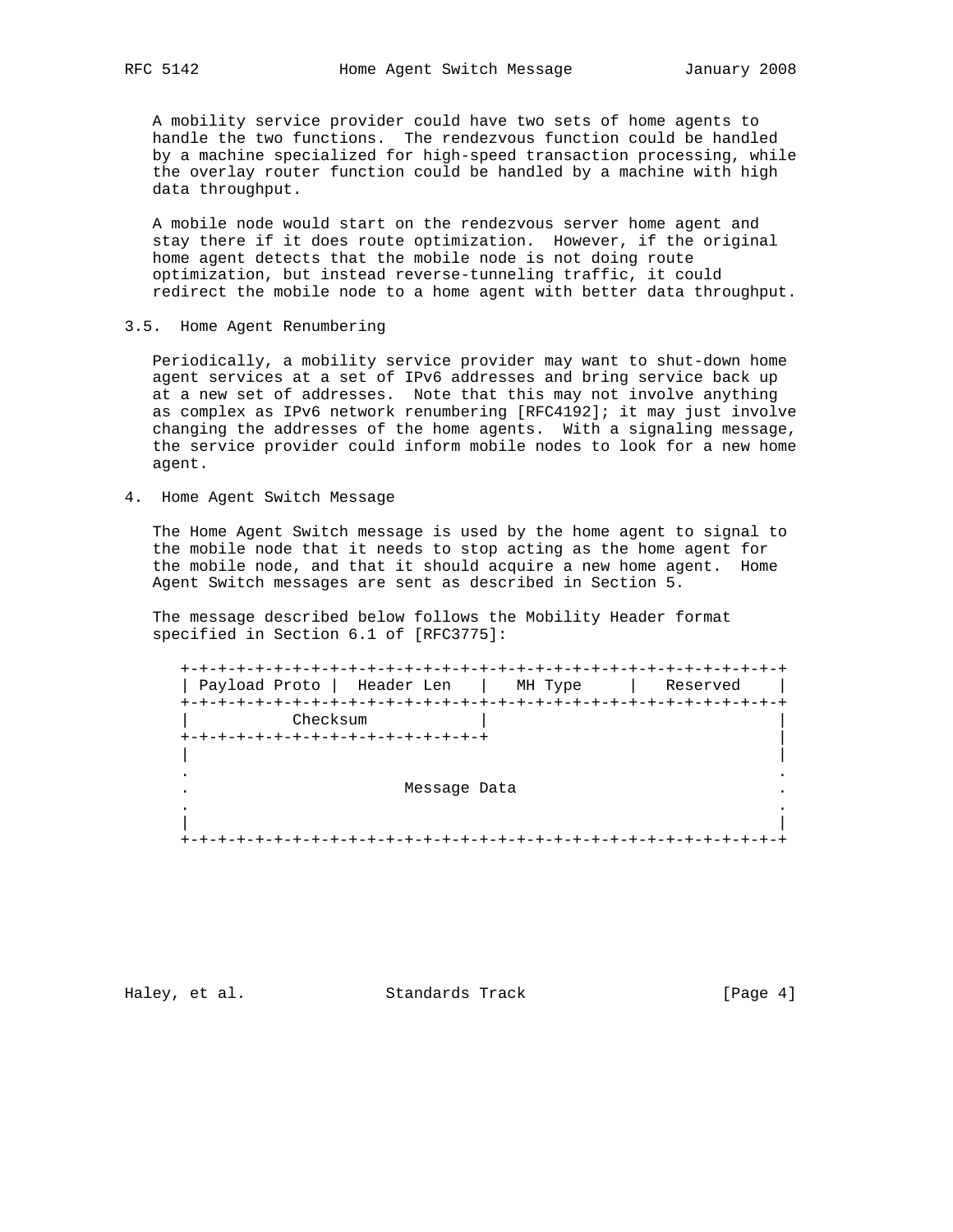The Home Agent Switch Message uses the MH Type value (12). When this value is indicated in the MH Type field, the format of the Message Data field in the Mobility Header is as follows:

 $0$  1 2 3 0 1 2 3 4 5 6 7 8 9 0 1 2 3 4 5 6 7 8 9 0 1 2 3 4 5 6 7 8 9 0 1 +-+-+-+-+-+-+-+-+-+-+-+-+-+-+-+-+ |# of Addresses | Reserved | +-+-+-+-+-+-+-+-+-+-+-+-+-+-+-+-+-+-+-+-+-+-+-+-+-+-+-+-+-+-+-+-+ | | + + . . . Home Agent Addresses . . . + + | | +-+-+-+-+-+-+-+-+-+-+-+-+-+-+-+-+-+-+-+-+-+-+-+-+-+-+-+-+-+-+-+-+ | | + + . . . Mobility Options . . . + + | | +-+-+-+-+-+-+-+-+-+-+-+-+-+-+-+-+-+-+-+-+-+-+-+-+-+-+-+-+-+-+-+-+

#### # of Addresses

 An 8-bit unsigned integer indicating the number of IPv6 home agent addresses in the message. If set to zero, the mobile node MUST perform home agent discovery.

#### Reserved

 An 8-bit field reserved for future use. The value MUST be initialized to zero by the sender, and MUST be ignored by the receiver.

## Home Agent Addresses

 A list of alternate home agent addresses for the mobile node. The number of addresses present in the list is indicated by the "# of Addresses" field in the Home Agent Switch message.

Haley, et al. Standards Track [Page 5]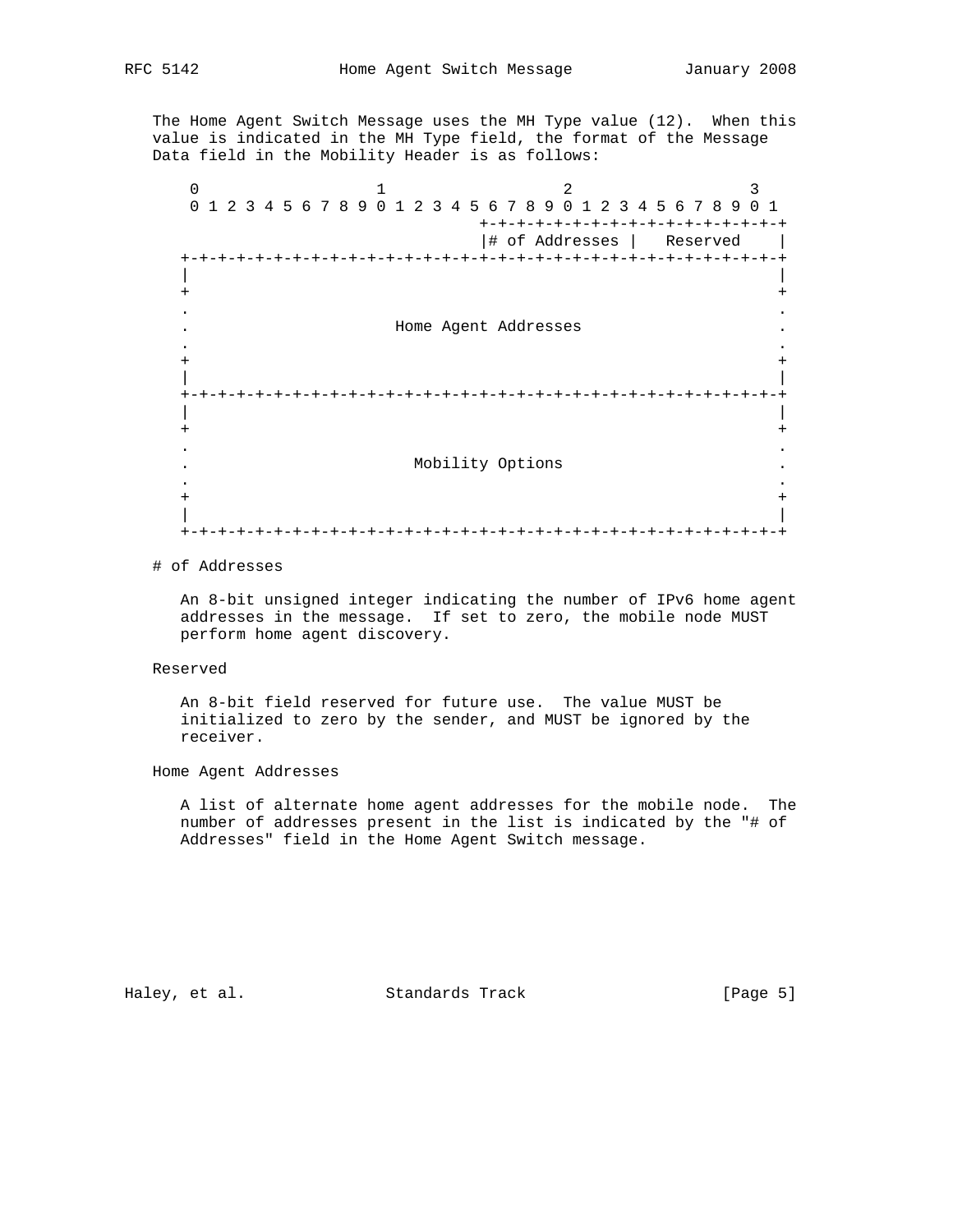Mobility Options

 A Variable-length field of such length that the complete Mobility Header is an integer multiple of 8 octets long. This field contains zero or more TLV-encoded mobility options. The encoding and format of defined options MUST follow the format specified in Section 6.2 of [RFC3775]. The receiver MUST ignore and skip any options that it does not understand.

 The Binding Refresh Advice mobility option defined in Section 6.2.4 of [RFC3775] is valid for the Home Agent Switch message.

 If no home agent addresses and no options are present in this message, no padding is necessary and the Header Len field in the Mobility Header will be set to zero.

- 5. Home Agent Operation
- 5.1. Sending Home Agent Switch Messages

 When sending a Home Agent Switch message, the sending node constructs the packet as it would any other Mobility Header, except:

- o The MH Type field MUST be set to (12).
- o If alternative home agent addresses are known, the sending home agent SHOULD include them in the list of suggested alternate home agents. The home agent addresses field should be constructed as described in Section 10.5.1 of [RFC3775], which will randomize addresses of the same preference in the list.
- o The "# of Addresses" field MUST be filled-in corresponding to the number of home agent addresses included in the message. If no addresses are present, the field MUST be set to zero, forcing the mobile node to perform home agent discovery by some other means.
- o If the home agent is able to continue offering services to the mobile node for some period of time, it MAY include a Binding Refresh Advice mobility option indicating the time (in units of 4 seconds) until the binding will be deleted.

 The Home Agent Switch message MUST use the home agent to mobile node IPsec ESP (Encapsulating Security Payload) authentication SA (Security Association) for integrity protection.

Haley, et al. Standards Track [Page 6]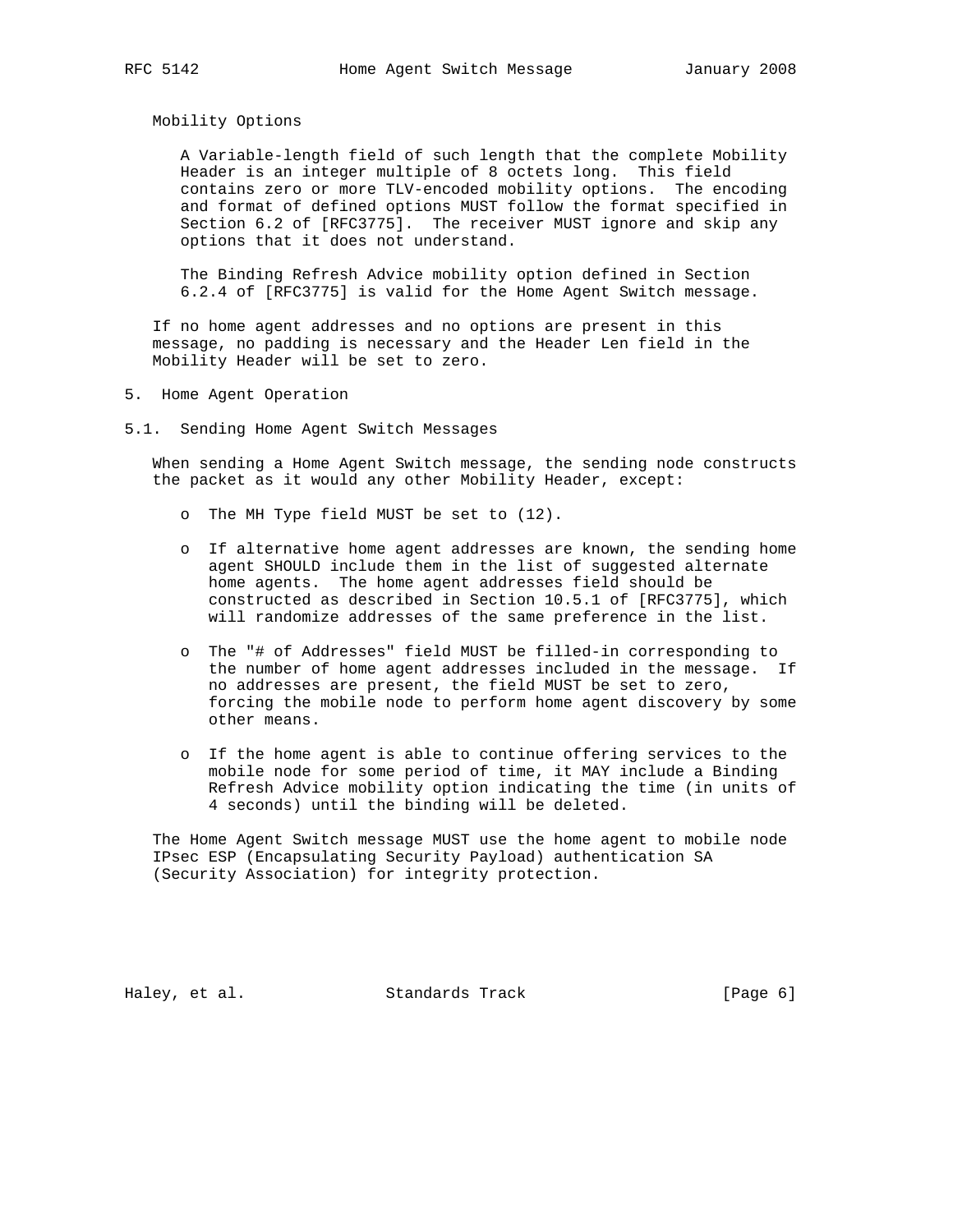A home agent SHOULD send a Home Agent Switch message when a known period of unavailability is pending so the mobile node has sufficient time to find another suitable home agent.

 The sending node does not need to be the current home agent for the mobile node, for example as described in [hareliability], but it MUST have a security association with the mobile node so the message is not rejected. In this case, the Home Agent Switch message SHOULD only contain the address of the home agent sending the message in the Home Agent Addresses field, which implies that the mobile node should switch to using the sender as its new home agent.

## 5.2. Retransmissions

 If the home agent does not receive a response from the mobile node - either a Binding Update message to delete its home binding if it is the current home agent, or a Binding Update message to create a home binding if it is not the current home agent -- then it SHOULD retransmit the message until a response is received. The initial value for the retransmission timer is INITIAL-HA-SWITCH-TIMEOUT.

 The retransmissions by the home agent MUST use an exponential back off mechanism, in which the timeout period is doubled upon each retransmission, until either the home agent gets a response from the mobile node to delete its binding, or the timeout period reaches the value MAX-HA-SWITCH-TIMEOUT. The home agent MAY continue to send these messages at this slower rate indefinitely.

 If the home agent included a Binding Refresh Advice mobility option, then it SHOULD delay any retransmissions until at least one half of the time period has expired, or INITIAL-HA-SWITCH-TIMEOUT, whichever value is less.

## 5.3. Mobile Node Errors

 If a mobile node does not understand how to process a Home Agent Switch message, it will send a Binding Error message as described in Section 6.1.

 If a mobile node is unreachable, in other words, it still has a home binding with the home agent after reaching the timeout period of MAX- HA-SWITCH-TIMEOUT, the home agent SHOULD NOT make any conclusions about its status.

 In either case, the home agent SHOULD attempt to continue providing services until the lifetime of the binding expires.

Haley, et al. Standards Track [Page 7]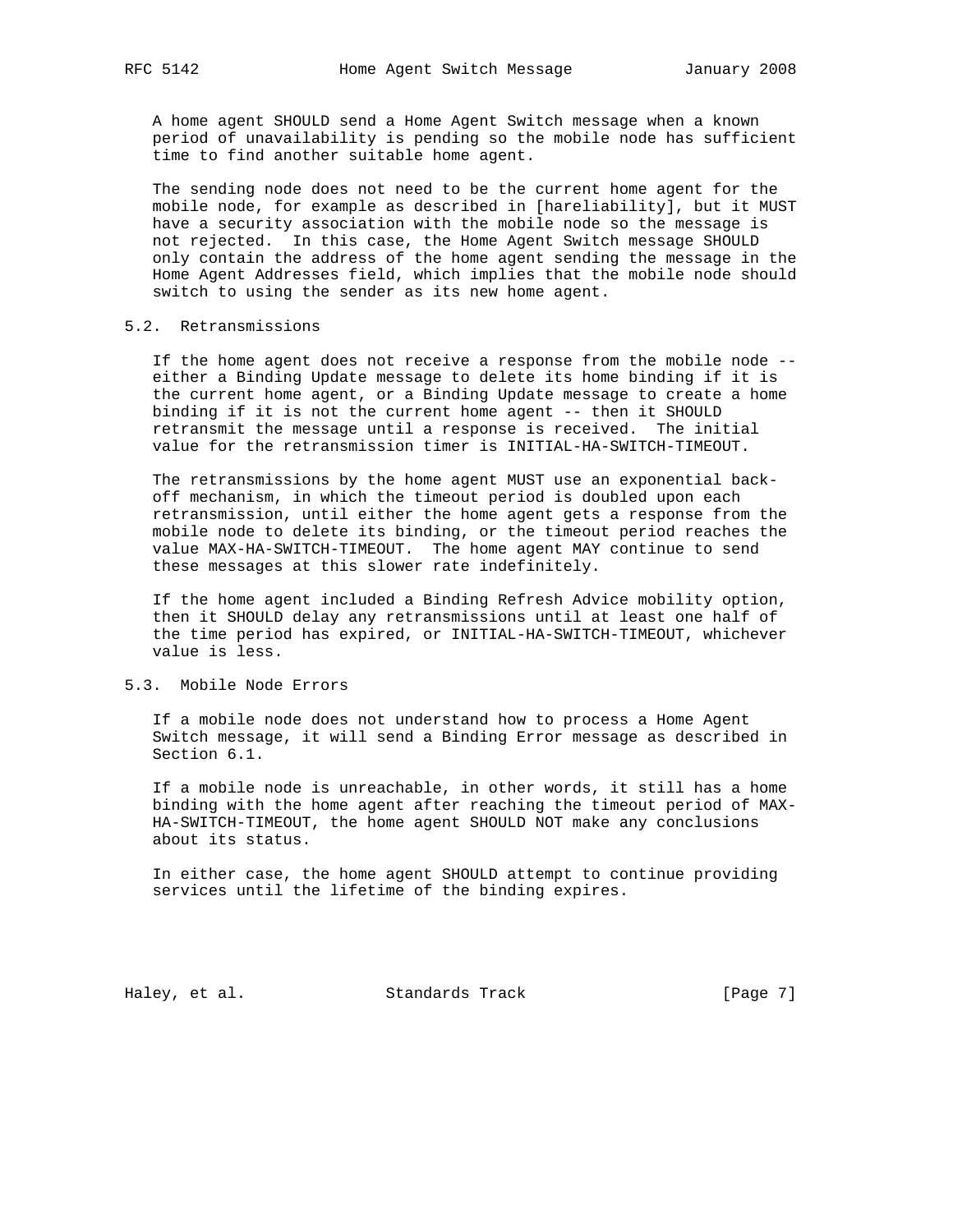Attempts by the mobile node to extend the binding lifetime with a Binding Update message SHOULD be rejected, and a Binding Acknowledgement SHOULD be returned with status value 129 (Administratively prohibited) as specified in Section 6.1.8 of [RFC3775].

- 6. Mobile Node Operation
- 6.1. Receiving Home Agent Switch Messages

 Upon receiving a Home Agent Switch message, the Mobility Header MUST be verified as specified in [RFC3775], specifically:

- o The Checksum, MH type, Payload Proto, and Header Len fields MUST meet the requirements of Section 9.2 of [RFC3775].
- o The packet MUST be covered by the home agent to mobile node IPsec ESP authentication SA for integrity protection.

 If the packet is dropped due to the above tests, the receiving node MUST follow the processing rules as Section 9.2 of [RFC3775] defines. For example, it MUST send a Binding Error message with the Status field set to 2 (unrecognized MH Type value) if it does not support the message type.

 Upon receipt of a Home Agent Switch message, the mobile node MUST stop using its current home agent for services and MUST delete its home binding by sending a Binding Update message as described in Section 11.7.1 of [RFC3775]. This acts as an acknowledgement of the Home Agent Switch message. Alternately, if the sender of the message is not the current home agent, sending a Binding Update message to create a home binding will act as an acknowledgement of the Home Agent Switch message. Retransmissions of Binding Update messages MUST use the procedures described in Section 11.8 of [RFC3775].

 If a Binding Refresh Advice mobility option is present, the mobile node MAY delay the deletion of its home binding and continue to use its current home agent until the calculated time period has expired.

 If the Home Agent Switch message contains a list of alternate home agent addresses, the mobile node SHOULD select a new home agent as described in Section 6.2, and establish the necessary IPsec security associations with the new home agent by whatever means required as part of the mobile node/home agent bootstrapping protocol for the home agent's mobility service provider. If no alternate home agent addresses are included in the list, the mobile node MUST first perform home agent discovery.

Haley, et al. Standards Track [Page 8]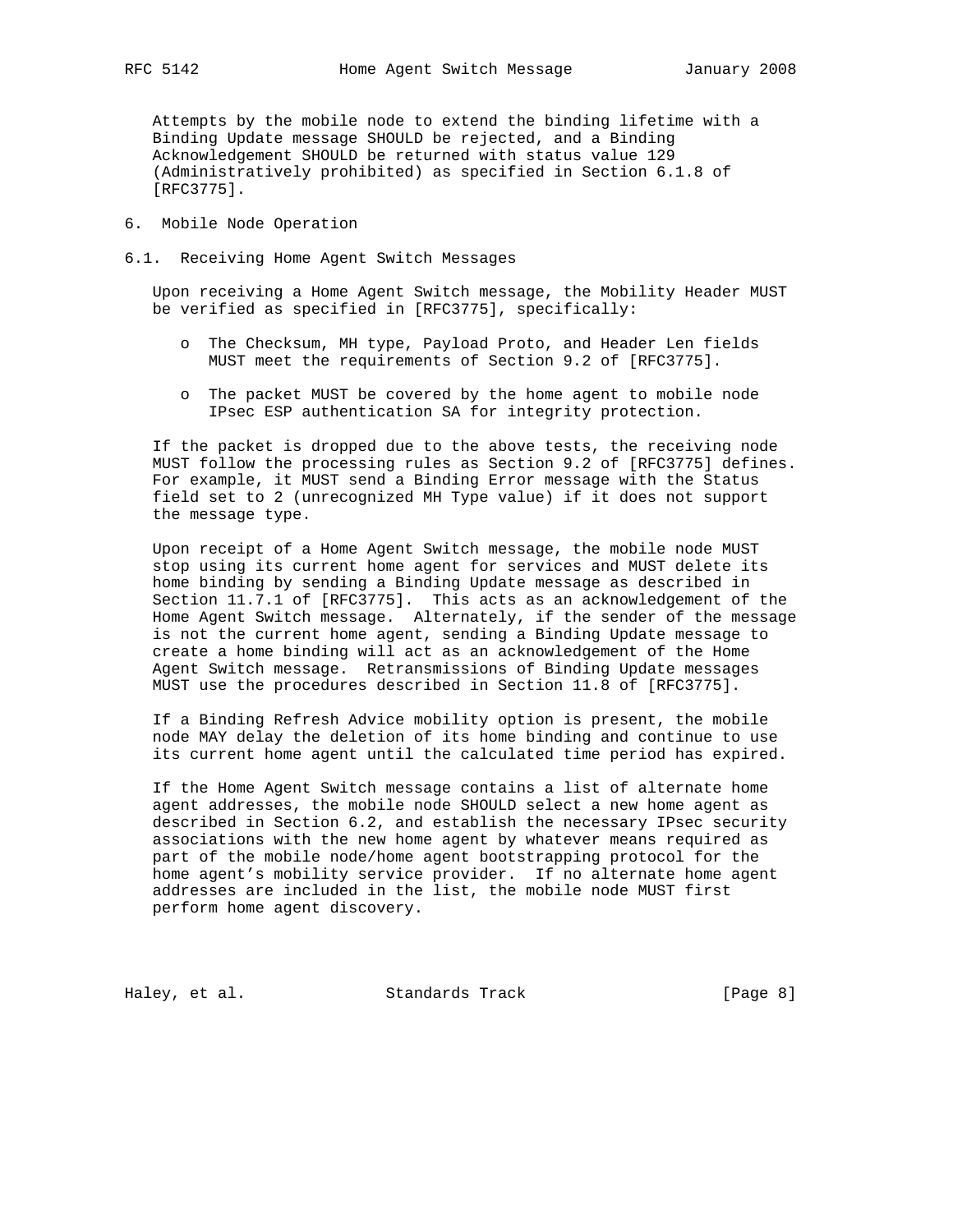#### 6.2. Selecting a Home Agent

 In most cases, the home agent addresses in the Home Agent Switch message will be of other home agents on the home link of the mobile node (the computed prefix is the same). In this case, the mobile node SHOULD select a new home agent from the addresses as they are ordered in the list. If the first address in the list is unable to provide service, then the subsequent addresses in the list should be tried in-order.

 In the case that the home agent addresses in the Home Agent Switch message are not all home agents on the home link of the mobile node (the computed prefix is different), the mobile node SHOULD select one with its home network prefix first, if available, followed by home agents with other prefixes. Choosing a home agent with a different prefix might require a change of the home address for the mobile node, which could cause a loss of connectivity for any connections using the current home address.

7. Operational Considerations

 This document does not specify how an operator might use the Home Agent Switch message in its network. However, the following requirements are placed on its usage:

- o The use of this message needs to take into account possible signaling overhead, congestion, load from the mechanism itself, and the resulting registration to another home agent. A home agent may provide service for thousands, if not millions, of mobile nodes. Careless application of the Home Agent Switch message may cause the new home agent, or some other parts of the network, to suffer. As a result, it is REQUIRED that applications of this message either employ a feedback loop between resources of the new home agent and the sending of additional Home Agent Switch messages, or apply a maximum rate at which mobile nodes can be informed of the switch that is far below the designated capacity of new registrations that the set of home agents can process. If no other information is available, this maximum rate should default to MAX-HA-SWITCH- TRANSMIT-RATE.
- o In general, switching the home agent of a mobile node should only be done when absolutely necessary, since it might cause a service disruption if the switch to a new home agent fails, the new home agent is itself under an overload condition, or the network connection of the new home agent is congested.

Haley, et al. Standards Track [Page 9]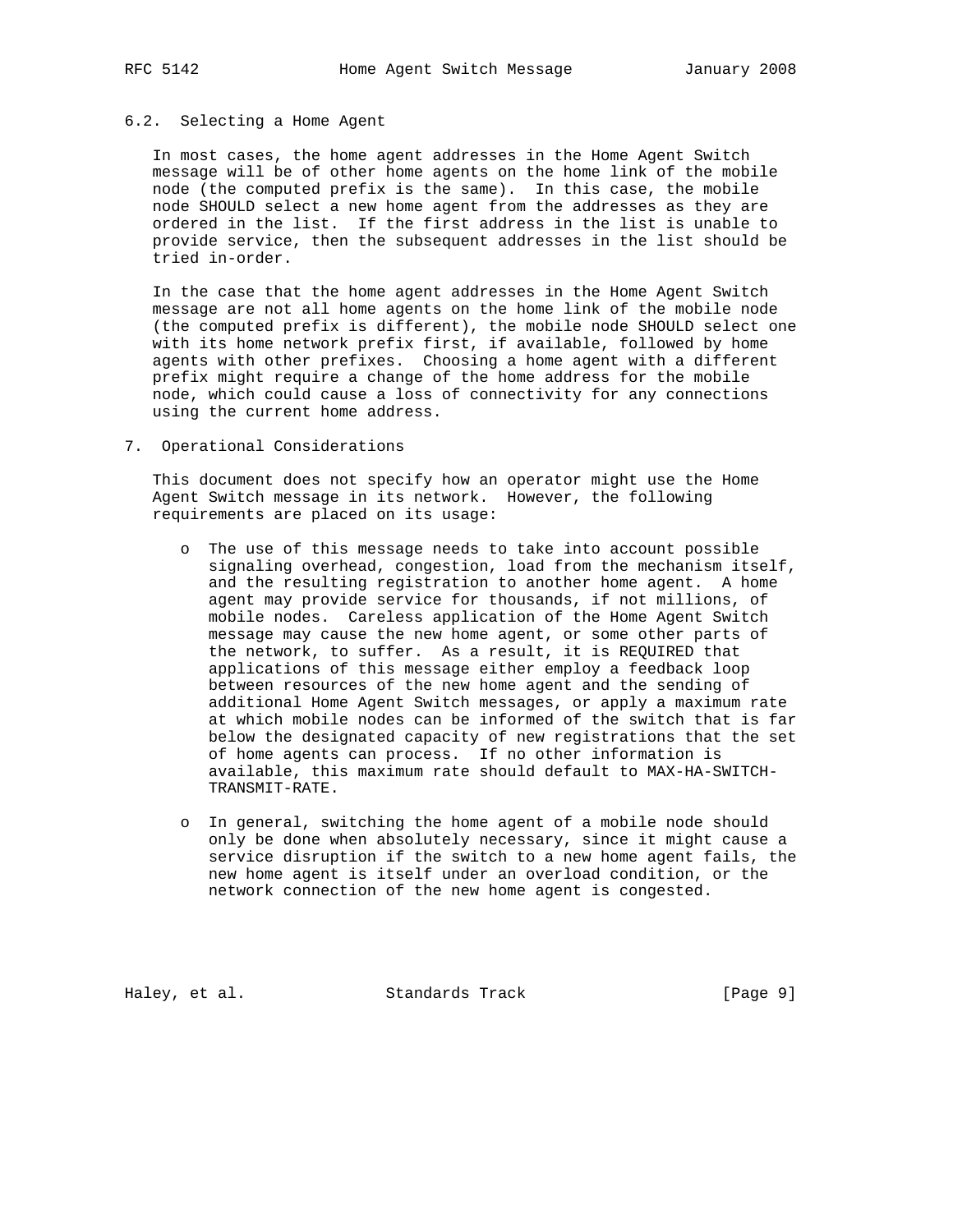Similarly, the path characteristics via the new home agent may be different, which may cause temporary difficulties for end to-end transport layer operation.

- o If this message is being used for load-balancing between a set of home agents, they should all be configured with the same set of prefixes so a home agent switch does not require a change of the home address for a mobile node. That operation is NOT RECOMMENDED and should be avoided.
- 8. Protocol Constants

| INITIAL-HA-SWITCH-TIMEOUT   | 5 seconds    |
|-----------------------------|--------------|
| MAX-HA-SWITCH-TIMEOUT       | 20 seconds   |
| MAX-HA-SWITCH-TRANSMIT-RATE | 1 per second |

9. IANA Considerations

 IANA has assigned a new Mobility Header type for the following new message described in Section 4:

- (12) Home Agent Switch message
- 10. Security Considerations

 As with other messages in [RFC3775], the Home Agent Switch message MUST use the home agent to mobile node ESP encryption SA for confidentiality protection, and MUST use the home agent to mobile node ESP authentication SA for integrity protection.

 The Home Agent Switch message MAY use the IPsec ESP SA in place for Binding Updates and Acknowledgements, as specified in Section 5.1 of [RFC3775], in order to reduce the number of configured security associations. This also gives the message authenticity protection.

 Some operators may not want to reveal the list of home agents to on path listeners. In such a case, the Home Agent Switch message should use the home agent to mobile node IPsec ESP encryption SA for confidentiality protection.

Haley, et al. Standards Track [Page 10]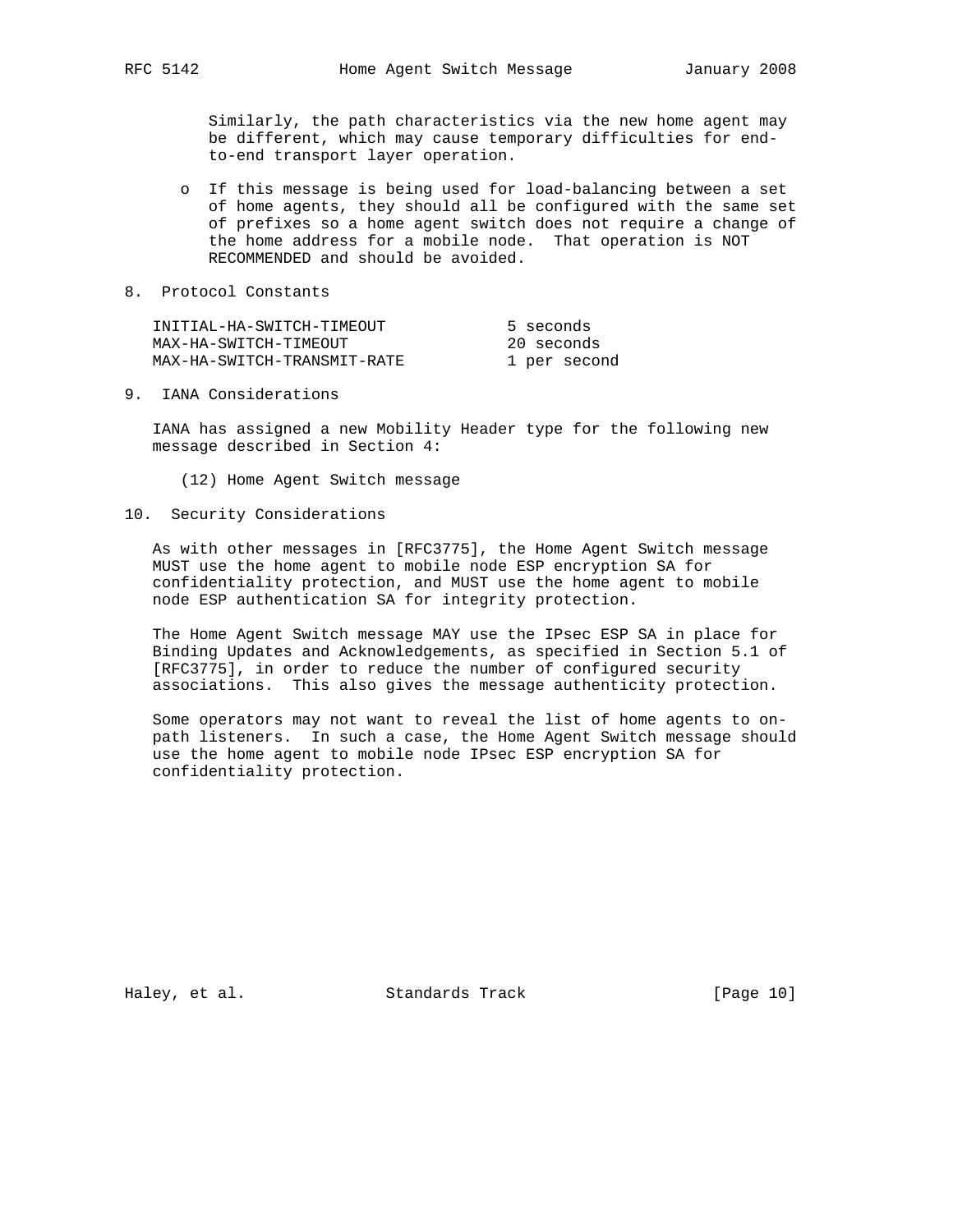- 
- 11. References
- 11.1. Normative References
	- [RFC2119] Bradner, S., "Key words for use in RFCs to Indicate Requirement Levels", BCP 14, RFC 2119, March 1997.
	- [RFC3775] Johnson, D., Perkins, C., and J. Arkko, "Mobility Support in IPv6", RFC 3775, June 2004.
- 11.2. Informative References
	- [RFC4192] Baker, F., Lear, E., and R. Droms, "Procedures for Renumbering an IPv6 Network without a Flag Day", RFC 4192, September 2005.
	- [hareliability] Wakikawa, R., Ed., "Home Agent Reliability Protocol", Work in Progress, November 2007.

Acknowledgments

 We would like to thank the authors of a number of previous documents that contributed content to this RFC:

- o Ryuji Wakikawa, Pascal Thubert, and Vijay Devarapalli, "Inter Home Agents Protocol Specification", March 2006.
- o Hui Deng, Brian Haley, Xiaodong Duan, Rong Zhang, and Kai Zhang, "Load Balance for Distributed Home Agents in Mobile IPv6", October 2004.
- o James Kempf, "Extension to RFC 3775 for Alerting the Mobile Node to Home Agent Unavailability", October 2005.
- o Brian Haley and Sri Gundavelli, "Mobility Header Signaling Message", September 2007.

 Thanks also to Kilian Weniger, Jixing Liu, Alexandru Petrescu, Jouni Korhonen, and Wolfgang Fritsche for their review and feedback.

Haley, et al. Standards Track [Page 11]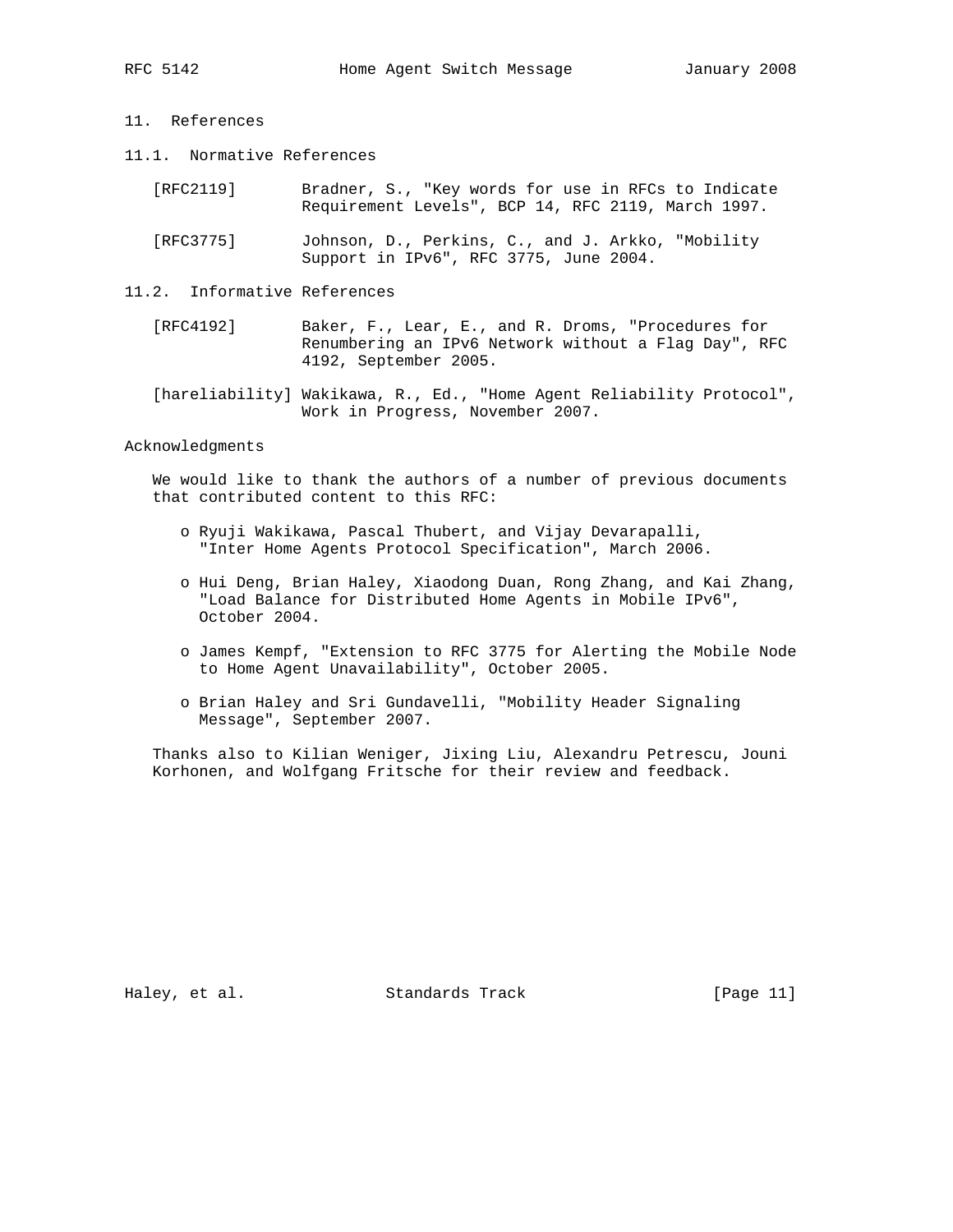Author's Addresses

 Brian Haley Hewlett-Packard Company 110 Spitbrook Road Nashua, NH 03062, USA EMail: brian.haley@hp.com

 Vijay Devarapalli Azaire Networks 3121 Jay Street Santa Clara, CA 95054 USA EMail: vijay.devarapalli@azairenet.com

 James Kempf DoCoMo USA Labs 181 Metro Drive Suite 300 San Jose, CA 95110 USA EMail: kempf@docomolabs-usa.com

 Hui Deng China Mobile 53A, Xibianmennei Ave. Xuanwu District Beijing 100053 China EMail: denghui@chinamobile.com

Haley, et al. Standards Track [Page 12]